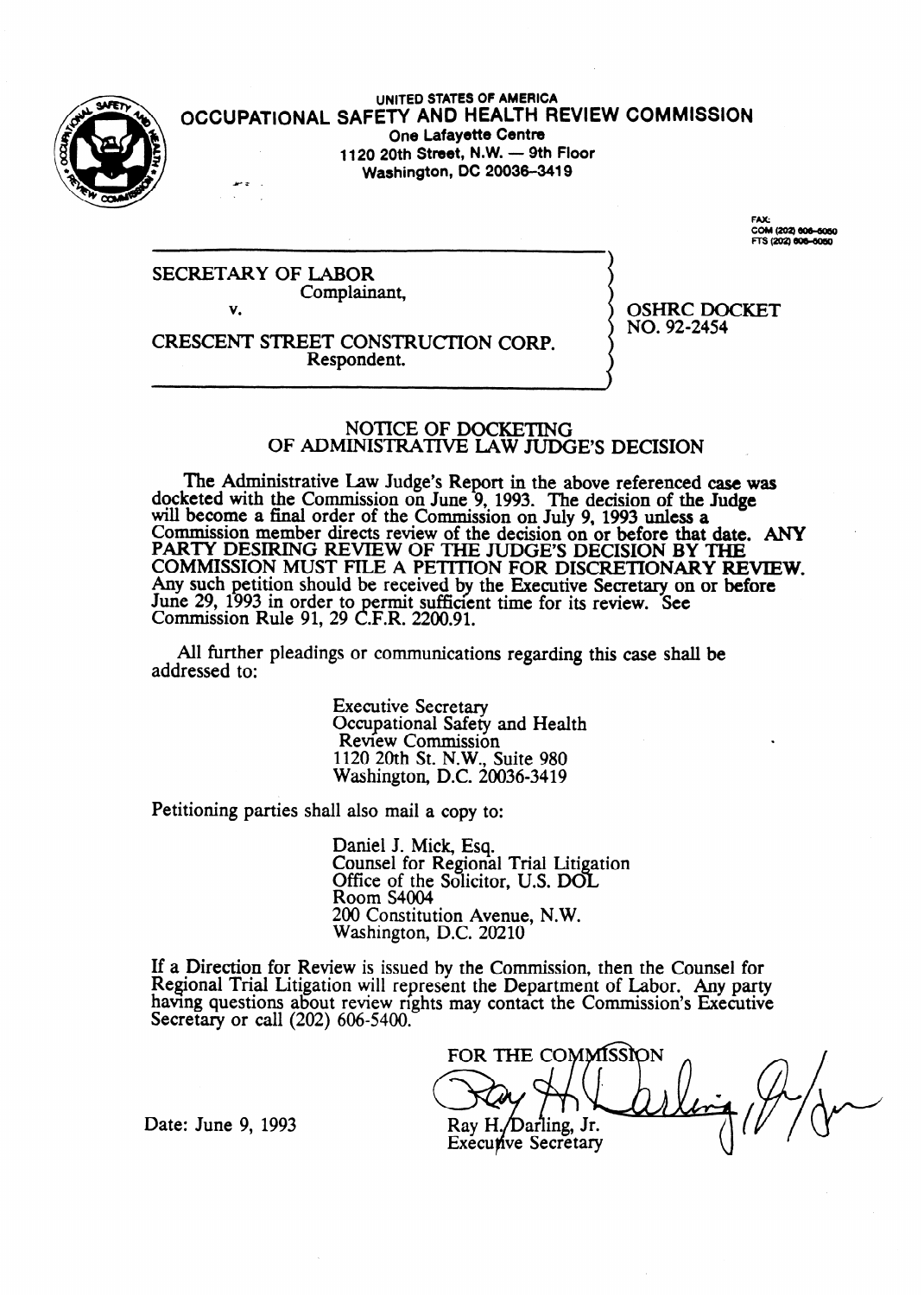## **DOCKET NO. 92-2454**

### NOTICE IS GIVEN TO THE FOLLOWING:

Daniel J. Mick, Esq.<br>Counsel for Regional Trial Litigation<br>Office of the Solicitor, U.S. DOL<br>Room S4004<br>200 Constitution Ave., N.W.<br>Washington, D.C. 20210

Patricia Rodenhausen, Esq.<br>Regional Solicitor<br>Office of the Solicitor, U.S. DOL<br>201 Varick, Room 707<br>New York, NY 10014

Jerry Papapanayotou, Esquire<br>Crescent Street Construction Corp.<br>14 Upper Mountain Avenue<br>Montclair, NJ 07042

Irving Sommer<br>Chief Administrative Law Judge<br>Occupational Safety and Health<br>Review Commission One Lafayette Centre<br>1120 20th St. N.W., Suite 990<br>Washington, DC 20036 3419

00102781242:02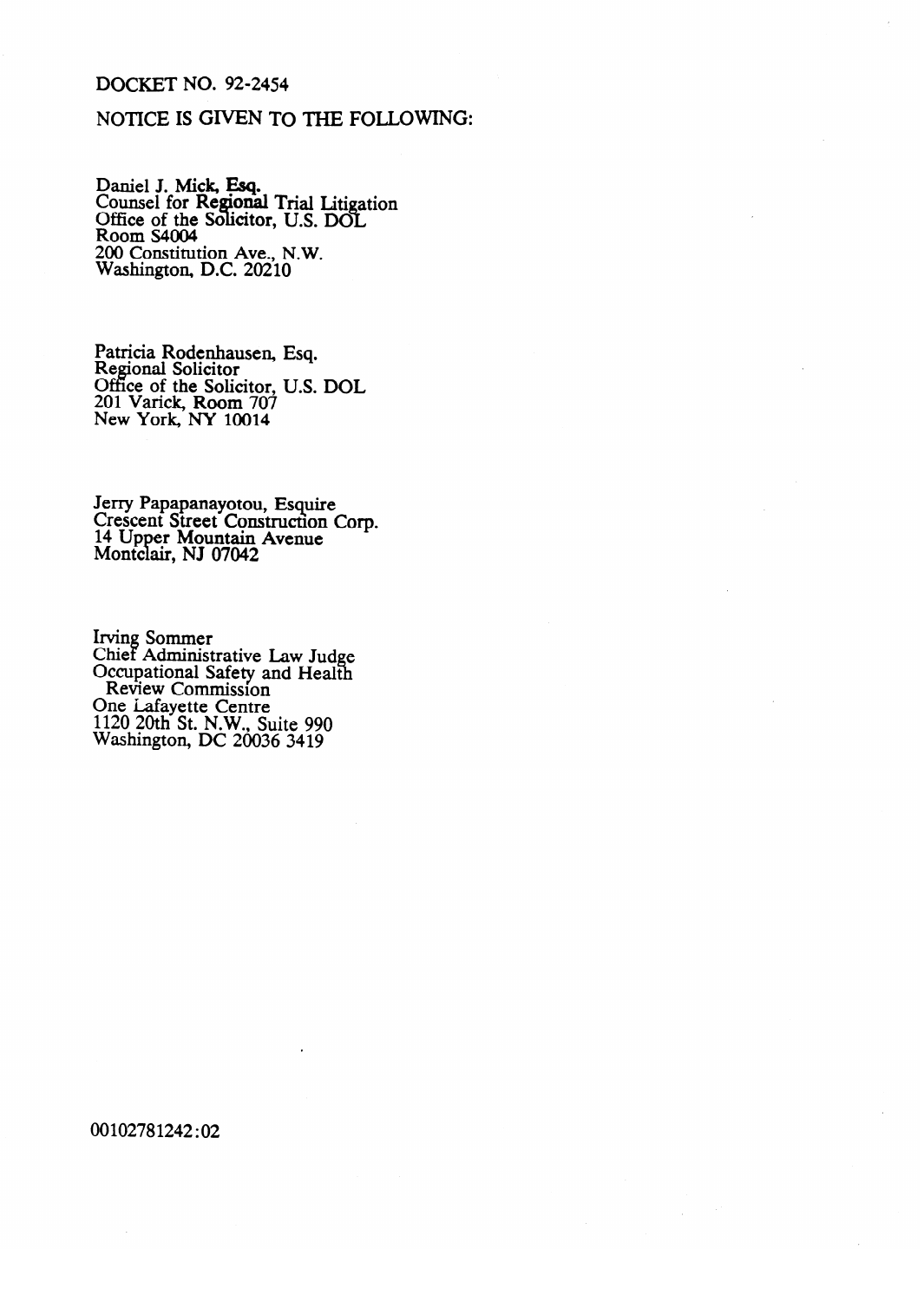

### **UNITED STATES** OF AMERICA **OCCUPATIONAL SAFETT AND HEALTH REVIEW COMMISSION One Lafayette Centre<br>1120 20th Street, N.W. - 9th Floor** 1120 **20th Street, N.W. - 9th Floor Washington, DC 20036-3919**

FAX:<br>COM (202) 908-5050<br>FTS (202) 908-6060

| SECRETARY OF LABOR,                 |  |                    |
|-------------------------------------|--|--------------------|
|                                     |  |                    |
| Complainant,                        |  |                    |
|                                     |  |                    |
| v.                                  |  | Docket No. 92-2454 |
|                                     |  |                    |
| <b>CRESCENT STREET CONSTRUCTION</b> |  |                    |
| CORPORATION,                        |  |                    |
|                                     |  |                    |
| Respondent.                         |  |                    |
|                                     |  |                    |
|                                     |  |                    |

Appearances:

Alan L. Kammerman, Esq. For the Complainant

J. Papapanayotou, Esq. U.S. Department of Labor 14 Upper Mountain Avenue<br>New York, New York 14 Montclair, New Jersey 07042 Montclair, New Jersey 07042<br>For the Respondent

Before: Administrative Law Judge Irving Sommer

# DECISION AND ORDER

On July 9, 1992, respondent was issued a serious citation for 15 violations (items 1 through 15), and a notification of proposed penalty of \$15,300; additionally an other than serious citation was issued for 3 violations with no penalty assessed. The Secretary withdrew Citation no. 1, item 1 in her complaint. The respondent contested the remaining items in  ${\bf c}$  in tation no. 1, it is not example. The remaining item in the remaining items in the remaining items in the remaining items in the remaining items in the remaining in the remaining in the remaining in the remaining

A hearing was held on March 31, 1993 in New York, New York. At the opening of the hearing, the parties informed the undersigned that a settlement agreement had been entered into immediately prior to the trial with the following terms: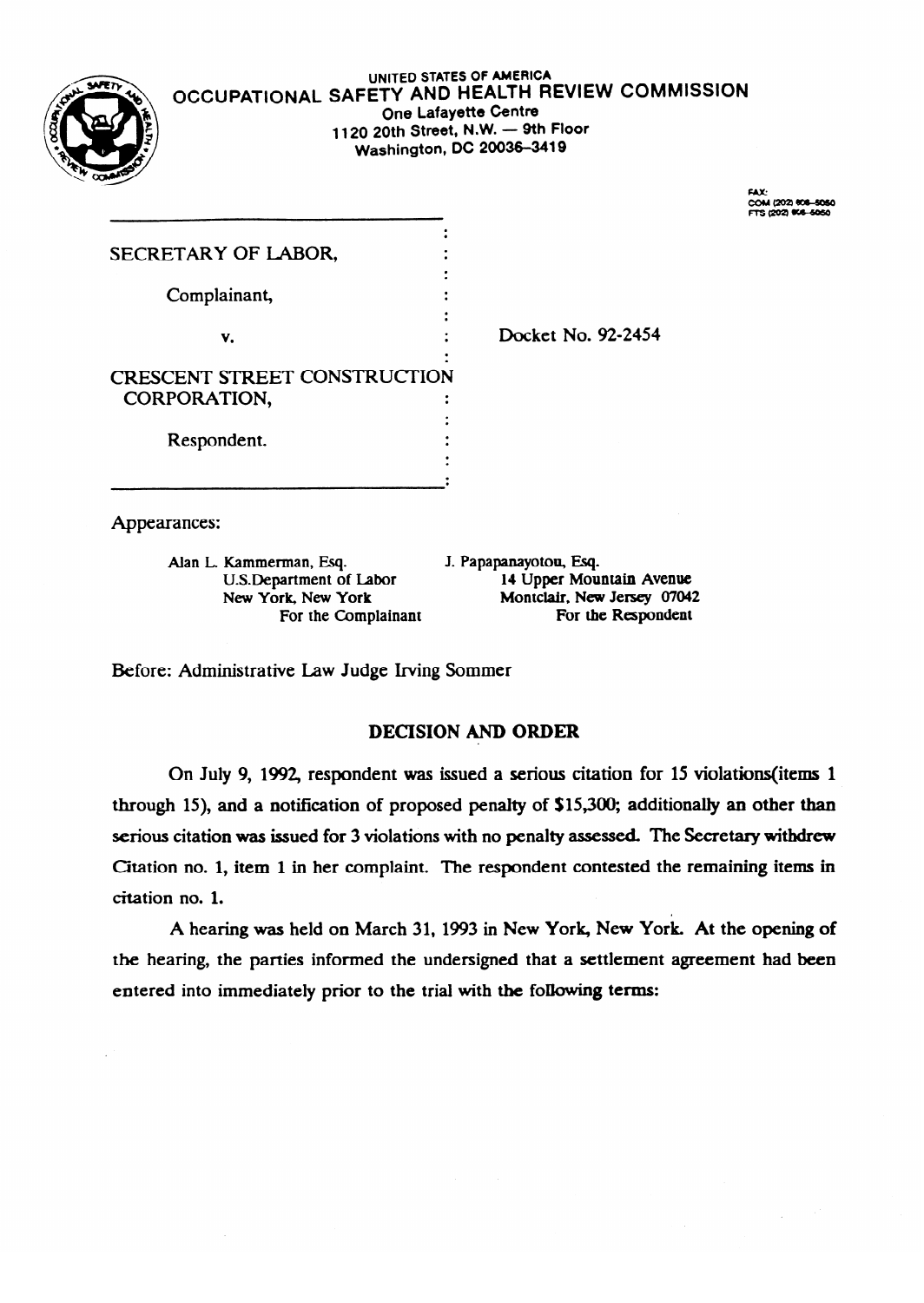1. The Secretary amends the proposed penalty and complaint relating to Citation no. 1 to reflect a total penalty of \$3200 as follows:

a. Citation one, item 2. The proposed penalty of \$1050. is amended to \$225.

b. Citation one, item 3. The proposed penalty of \$1050.<br>is amended to \$225.  $\frac{1}{2}$  amondon to  $\frac{1}{2}$ 

c. Citation one, item 4. The proposed penalty of \$1050.<br>is amended to \$225.

 $\ddotsc$  $\frac{1}{2}$  Citation one, it must be proposed penalty of  $\frac{1}{2}$  in  $\frac{1}{2}$  in  $\frac{1}{2}$  in  $\frac{1}{2}$  in  $\frac{1}{2}$ 

e. Citation one, item 6. The proposed penalty of \$1050. is amended to \$225.

f. Citation one, item 7. The proposed penalty of  $$750$ . is amended to \$150.

g. Citation one, item 8. The proposed penalty of \$750. is amended to \$150.

h. Citation one, item 9. The proposed penalty of \$750. is amended to \$150.

i. Citation one, item 10-The proposed penalty of \$1050. is amended to \$225.

j. Citation one, item 11-The proposed penalty of  $$1050$ .  $\mathbf{A}$  . The **proposed is set of \$225.** 

**k.** Citation one, item 12-The proposed penalty of  $$1050$ . is amended to \$225.

L Citation one, item 13-The proposed penalty of \$1050.  $\alpha$  and  $\alpha$  to  $\beta$  2.The proposed penalty of  $\alpha$  11.

m. Citation one, item 14-The proposed penalty of \$1500.  $m_{\rm c}$  is the proposed person one, it is matter person on  $\sim$ 

o. Citation one, item 15-The proposed penalty of \$1050.  $\overline{\phantom{a}}$